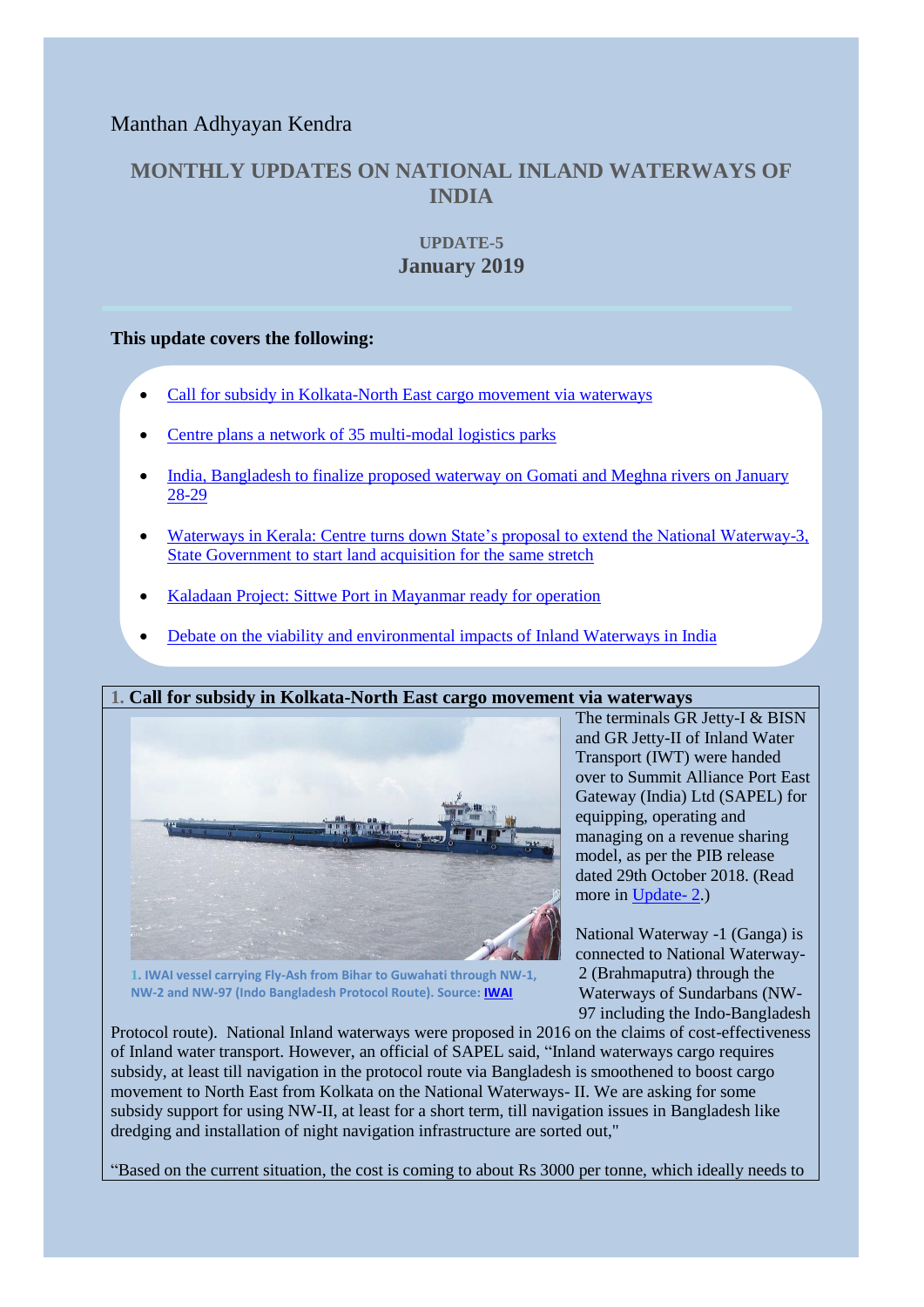be brought down to Rs 2300-2500 per tonne to make it lucrative for corporate to use the waterway route, Summit Alliance Port AGM Sagar Khastagir said." He further added, "The support or relief can be a direct subsidy or also be in the form of lower GST by putting ocean freight and inland waterways freight at par of 5 per cent tax slab against 18 per cent levied on inland waterways,"

[https://www.business-standard.com/article/pti-stories/call-for-subsidy-in-kolkata-ne-cargo](https://www.business-standard.com/article/pti-stories/call-for-subsidy-in-kolkata-ne-cargo-movement-via-waterways-119010600459_1.html)[movement-via-waterways-119010600459\\_1.html](https://www.business-standard.com/article/pti-stories/call-for-subsidy-in-kolkata-ne-cargo-movement-via-waterways-119010600459_1.html)

#### <span id="page-1-0"></span>**2. Centre plans a network of 35 multi-modal logistics parks**

"The transport ministry is planning a network of 35 multi-modal logistics parks which will account for 50% of the road freight in the country to enhance the logistical efficiency on India's highway network, according to a ministry proposal. Setting up of Multi-Modal Logistics Parks (MMLPs) part



**2. Prime Minister inaugurates Multi-modal terminal at Ramnagar,Varanasi for NW-1 (Ganga). Source: [IWAI](https://www.facebook.com/239604849793692/photos/pcb.563104907443683/563104767443697/?type=3&theater)**

of transport ministry's Logistics Efficiency Enhancement Program (LEEP) are aimed to improve the country's logistics sector by lowering overall freight costs, reducing vehicular pollution and congestion, and cutting warehousing costs."

"Of the 35 identified locations, 24 are situated on the national corridors planned to be taken up for development in the Bharatmala Pariyojana Phase-I," the ministry noted in its presentation, a copy of which has been accessed by Hindustan Times. It added work on the detailed project reports (DPRs) for seven locations - Nagpur, Mumbai, Bengaluru, Chennai, Surat, Sangrur and Jogighopa (Guwahati) -

has begun.

In 2017, 33 memorandums of understanding (MoUs) were signed with state governments of Assam, Karnataka, Tamil Nadu, Andhra Pradesh, Telengana, Gujarat, Container Corporation of India Ltd (Concor), Inland Waterways Authority of India (IWAI), Port Trusts, National Highways and Infrastructure Development Corporation Limited (NHIDCL), Dedicated Freight Corridor Corporation of India Limited (DFFCCIL) and private entities such as Ascendas on initiatives to improve state of logistics worth Rs 2 lakh crore, the ministry noted."

However, many are sceptical of the benefits of the plan. Vice President of ICRA Limited has said, "This is a good initiative but just an idea as of now and it remains unclear on how it will help reduce logistics cost. Isolated projects such as the construction of the Dedicated Freight Corridor (DFC) will go a long way in bringing down congestion and directly impacting cost." Read more at [https://www.hindustantimes.com/india-news/centre-planning-a-network-of-35-multi](https://www.hindustantimes.com/india-news/centre-planning-a-network-of-35-multi-modal-logistics-parks/story-mb1cuecU4jZW7U9FjnpLdI.html)[modal-logistics-parks/story-mb1cuecU4jZW7U9FjnpLdI.html](https://www.hindustantimes.com/india-news/centre-planning-a-network-of-35-multi-modal-logistics-parks/story-mb1cuecU4jZW7U9FjnpLdI.html)

### <span id="page-1-1"></span>**3. India, Bangladesh to finalize proposed waterway on Gomati and Meghna rivers on January 28-29**

Connectivity of Tripura's Gomati river with Bangladesh's Meghna river at Dawodkandi has been proposed to enhance the Indo-Bangladesh Protocol route through waterways. A four-member IWAI team visited Tripura's Sonamura last month to select the site for a terminal building. (See [Update-4.](http://www.manthan-india.org/wp-content/uploads/2019/01/December-2018-Monthly.pdf))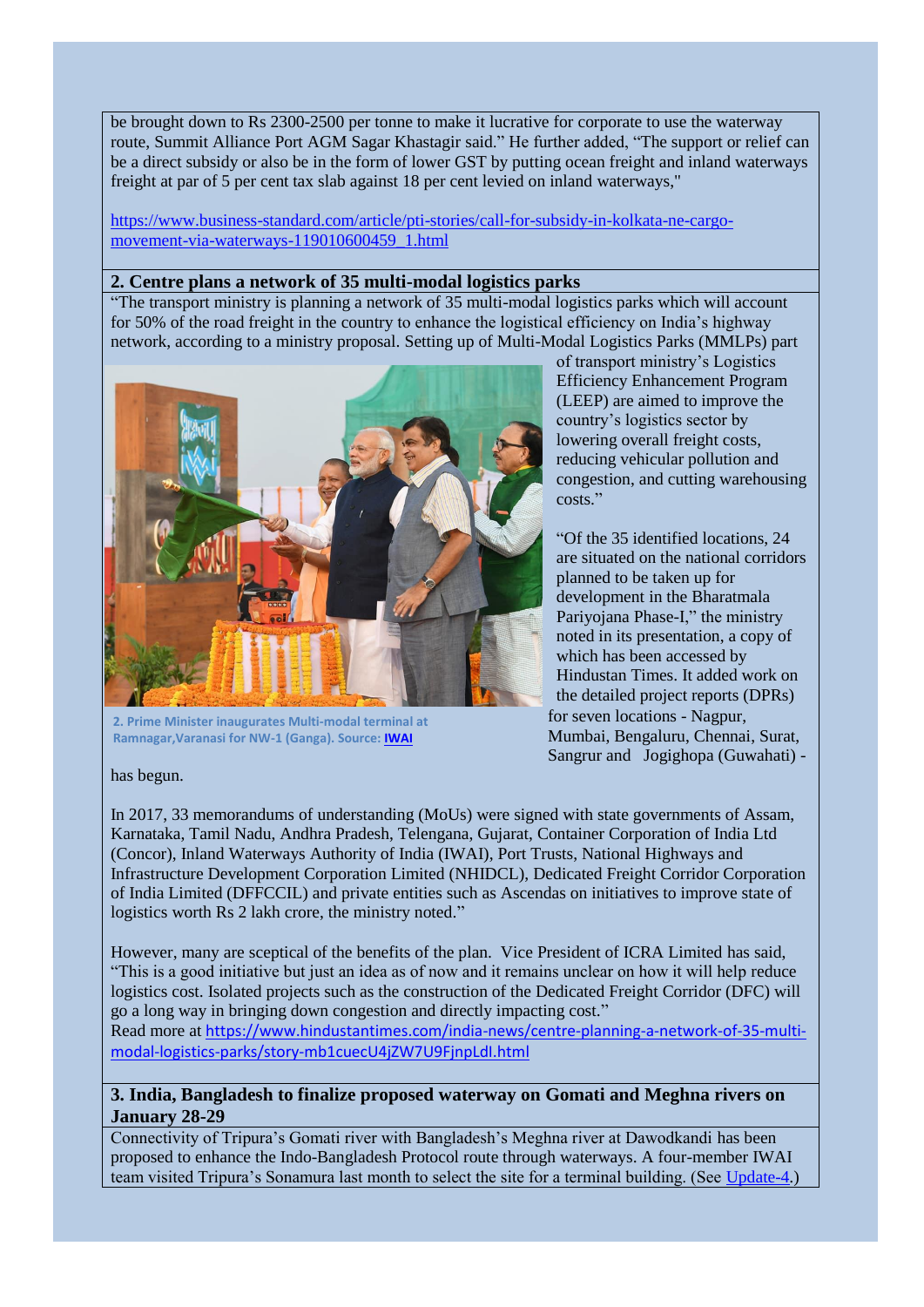Biplab Deb disclosed that Union Shipping Ministry officials have informed his government that senior authorities from both the countries, including the [Inland Waterways Authority of India](https://nenow.in/top-news/indian-envoy-shringla-offers-prayers-at-iskcon-temple-in-bangladeshs-coxs-bazar.html) (IWAI), will visit Tripura on January 28-29.The officials will finalize different issues of the proposed waterway between the two countries involving Tripura, he added.Deb also said that construction works to develop the 35 km waterway between Tripura's Gomati river and Meghna river in Bangladesh is slated to begin in February which were delayed due the general elections in the neighbouring country.

IWAI has released [tender](http://iwai.nic.in/showtndfile.php?tender_id=1831.) for preparation of the Detailed Project Report for terminal at Sonamura in Tripura.

Read more at [https://nenow.in/north-east-news/india-bangladesh-finalize-proposed-waterway](https://nenow.in/north-east-news/india-bangladesh-finalize-proposed-waterway-january-28-29-next.html)[january-28-29-next.html,](https://nenow.in/north-east-news/india-bangladesh-finalize-proposed-waterway-january-28-29-next.html) [https://www.outlookindia.com/newsscroll/indiabangladesh-to-finalise-new](https://www.outlookindia.com/newsscroll/indiabangladesh-to-finalise-new-waterway-tripura-cm/1464478)[waterway-tripura-cm/1464478](https://www.outlookindia.com/newsscroll/indiabangladesh-to-finalise-new-waterway-tripura-cm/1464478)

<span id="page-2-0"></span>**4. Waterways in Kerala: Centre turns down State's proposal to extend the National Waterway-3, State Government to start land acquisition for the same stretch.**

"The Centre has turned down a proposal from the Kerala government to extend the national waterway 3 (NW3) from Kollam to Kovalam and Kozhikode to Bekal, Minister of State for Shipping Mansukh Mandaviya told Parliament on Monday.It has been decided to first undertake development in the existing stretch of NW3 and not to extend it further.

NW3 was declared in 1993 and stretches from Kollam to Kottapuram of West Coast Canal and Champakara and Udyogamandal Canals. The 205-km stretch is fully operational with 24-hour navigational facilities and eight permanent intermodal terminals with storage facilities and mechanised equipment for loading/ unloading of cargo.

NW3 was further extended by 165 km in the north up to Kozhikode from Kottapuram along with three new national waterways connected to NW3 under the National Waterways Act, 2016. The new waterways include NW8 between Alappuzha-Changanassery canal (29 km), NW9 linking Alappuzha-Kottayam – Athirampuzha canal (40 km) and NW59 between Kottayam-Vaikom canal (19 km). The Kerala government has submitted a proposal for further extension of NW3, from Kollam to Kovalam (78 km) in the south and from Kozhikode to Bekal (205 km) in the north."

Read more at [https://www.thehindubusinessline.com/news/national/centre-turns-down-kerala](https://www.thehindubusinessline.com/news/national/centre-turns-down-kerala-plea-to-extend-national-waterway-3/article25882788.ece)[plea-to-extend-national-waterway-3/article25882788.ece](https://www.thehindubusinessline.com/news/national/centre-turns-down-kerala-plea-to-extend-national-waterway-3/article25882788.ece)

Some media reports suggest that State Government of Kerala has initiated the process of development of the proposed stretch to be extended.

"The land acquisition process for digging the 26-km inland navigation canal stretch for connecting the Mahe and Valapattanam river as part of the project for developing 585-km waterway from Kovalam to Bekal will be kick-started with the budget allocation of ₹600 crore for acquisition. Finance Minister T.M. Thomas Isaac's announcement of the allocation in his State Budget speech is set to accelerate the acquisition procedure for the stretch of land required for connecting the two rivers as part of the proposed Payyoli-Bekal portion of the waterway connecting rivers and backwaters. The project is being carried out by the [Kerala](https://www.thehindu.com/tag/150-81/kerala/?utm=bodytag) Waterways Infrastructure Ltd. (KWIL), a joint venture of the State government and the Cochin International Airport Ltd.

The Minister in his speech said that the waterway project would be completed by 2020. The development of the inland navigation link from Peringathur near the upstream of the Mahe river to Valapattanam is a major work in the waterway project in the region. Engineers of the Inland Navigation Division here said that an estimated 500 acres of land was

required for cutting the Peringathur-Valapattanam stretch."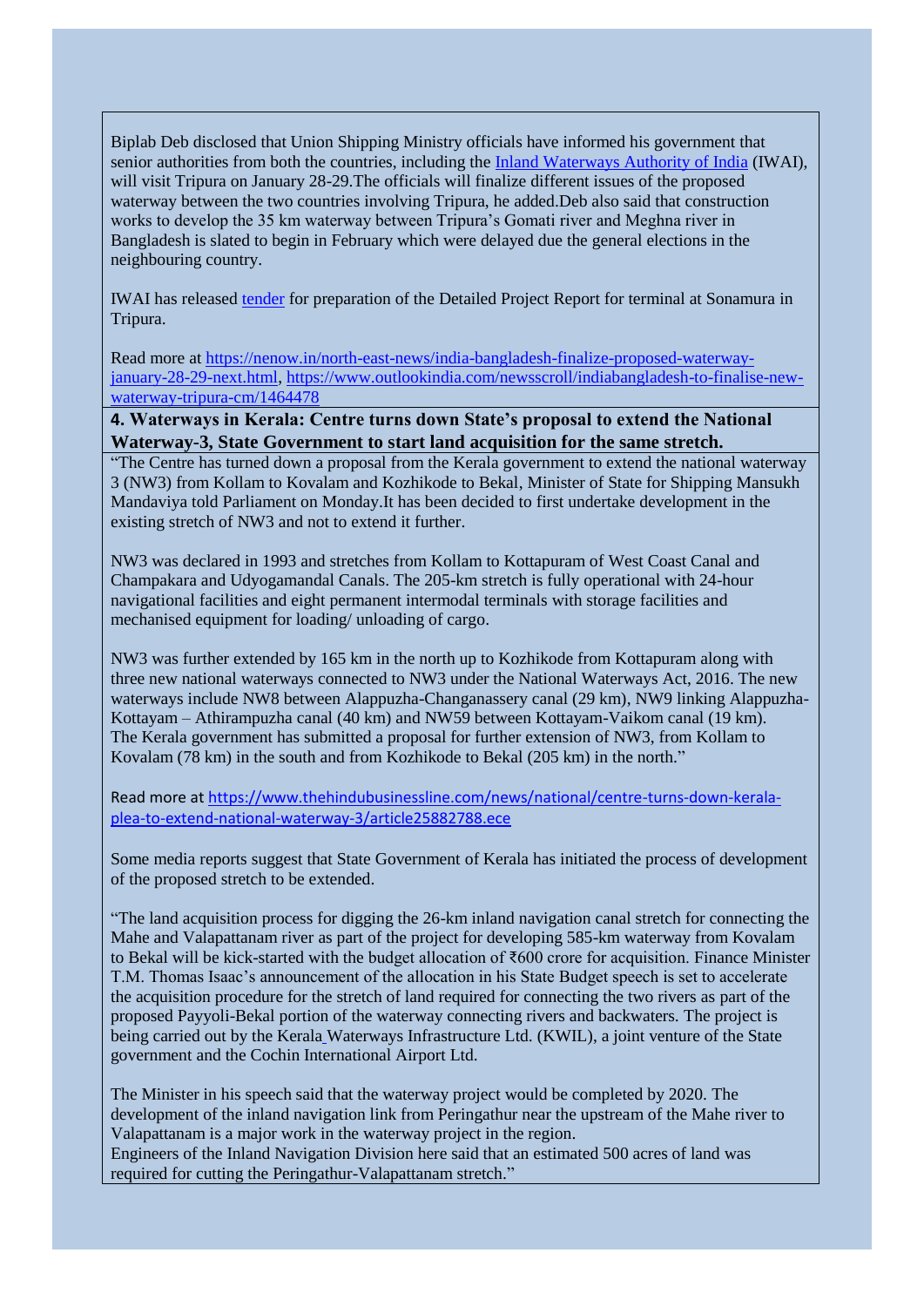[https://www.thehindu.com/news/national/kerala/600-crore-to-kick-start-land-acquisition-for](https://www.thehindu.com/news/national/kerala/600-crore-to-kick-start-land-acquisition-for-inland-navigation-canal/article26142532.ece)[inland-navigation-canal/article26142532.ece](https://www.thehindu.com/news/national/kerala/600-crore-to-kick-start-land-acquisition-for-inland-navigation-canal/article26142532.ece)

### <span id="page-3-0"></span>**5. Kaladaan Project: Sittwe Port in Mayanmar ready for operation.**

"The Minister of State for Shipping, Road Transport and Chemical & Fertilizer Shri Mansukh L Mandaviya in a written reply to a question in Rajya Sabha informed that infrastructure at Sittwe Port in Myanmar, constructed with India's assistance, and is ready for operation.



**3. Route Map of the proposed transport. Source: [Wikipedia](https://en.wikipedia.org/wiki/Kaladan_Multi-Modal_Transit_Transport_Project)**

The Minister said that the construction of Sittwe Port is part of the Kaladan Multi Modal Transit Transport Project. Its objective is to create a multi-modal sea, river and road transport corridor for shipment of cargo from the eastern ports of India to Myanmar through Sittwe port as well as to North-Eastern part of India via Myanmar. Once fully operational, the project would encourage investment and trade and also open up alternate routes for connectivity to India's North East Region. The approved construction cost of Sittwe Port and Inland Water Terminals at Sittwe and Paletwa is Rs. 517.29 crore.

A Bilateral Memorandum of Understanding (MoU) was signed between the Government of India and Myanmar on 22nd October, 2018 for operationalization of the Port at Sittwe and Inland Water Transport (IWT) Terminals at Sittwe and Paletwa."

PIB release 07-January-2019, Ministry of Shipping <http://pib.nic.in/newsite/PrintRelease.aspx?relid=187251>

## <span id="page-3-1"></span>**5. The inland waterways project will destroy India's rivers: Debate**

On 4<sup>th</sup> January 2019, an article - [Inland Waterways will destroy India's rivers](https://www.hindustantimes.com/analysis/the-inland-waterways-project-will-destroy-india-s-rivers/story-8TDyHX1UuzQzKwWhHXQVPJ.html) was published in Hindustan Times which raised important questions on the environmental impacts and viability of the National Waterways Program. Vice Chairman of Inland Waterways Authority of India, Sri Pravir Pandey rejected the claims mentioned in the article. See [Inland Waterways won't choke India's rivers.](https://www.hindustantimes.com/analysis/the-inland-waterways-project-won-t-choke-rivers/story-3CTflDhyTxijS5AAqlQeqO.html)

While welcoming IWAI's presumed willingness to debate the matter, the author rejected Sri Pandey's contentions in their entirety as having been made on rhetoric and 'confidential' assessments rather